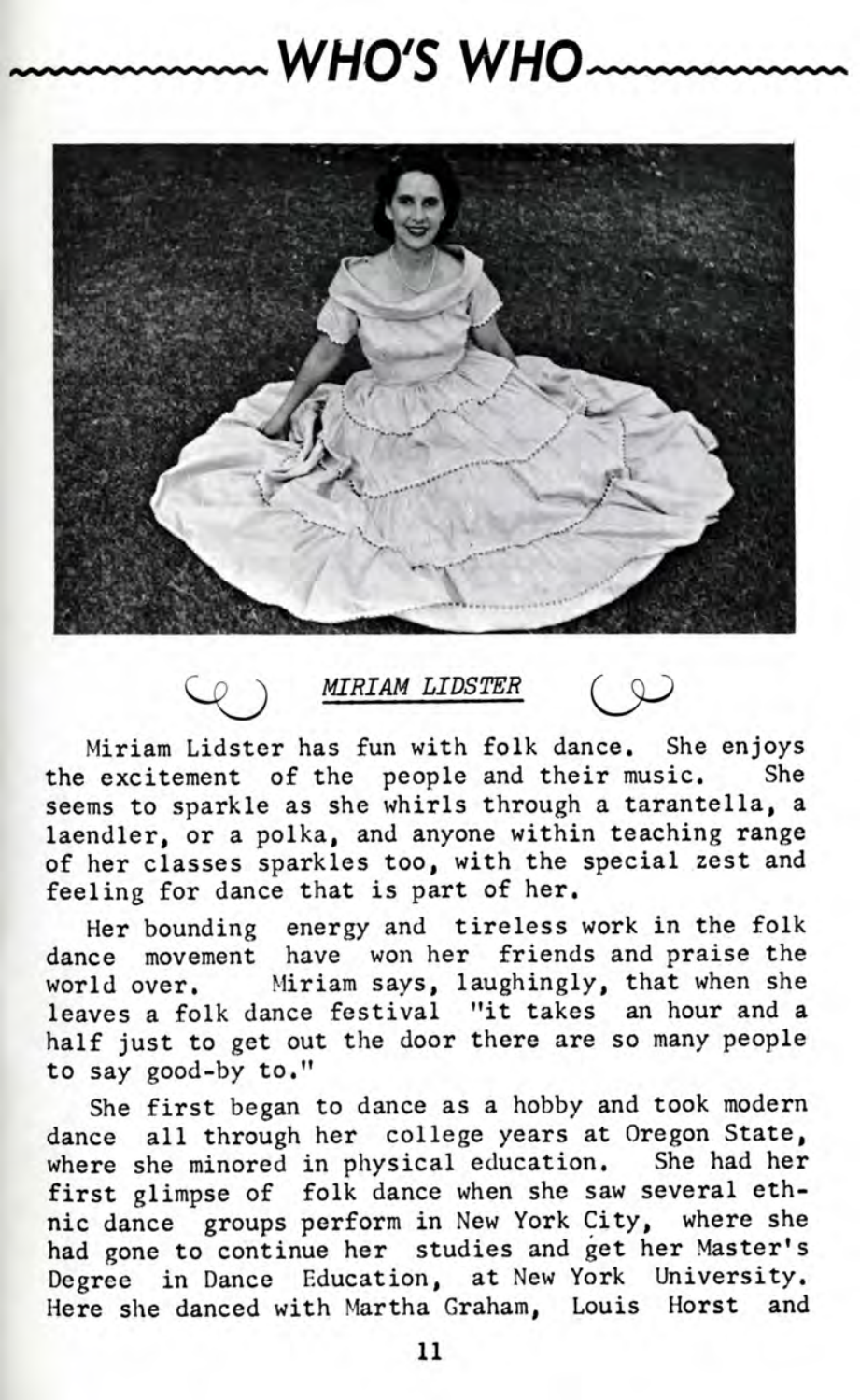## MIRIAM LIDSTER (continued)

Doris Humphrey, while specializing in dance studies under Martha Hill, now Director of Dance at Juilliard.

Her first teaching assignment came in 1938 when she accepted a position at LaCrosse State University, Wisconsin, where she was to teach modern and social dance, tap, and for the first time, folk dance.

There is a laugh in her eyes and a smile in her voice as she recalls that there in the Midwest all men on the football squads were required to participate in some form of dance activity, which she had to teach.

She first came to California three years later to teach the dance program at C.K. MacClatchy High School in Sacramento. Here she and Carol Squires organized a Folk Dance group at the YWCA, and after two workshops with Lloyd Shaw, the driving force of the square dance movement, a square dance exhibition group was formed within the high school.

In the summer of 1940 she again danced with her friends, Louis Horst, Martha Graham, and many others, at Bennington, where the entire summer program was devoted to dance.

She joined the faculty of Stanford University in 1942, where she was to teach courses in the history, philosophy, modern dance, and choreography, as well as one class in folk dance. In the winter of 1942 she organized the student group that was to become the STANFORD FOLK DANCERS, now one of the oldest active organizations in the Peninsula Folk Dance Council.

Though "folk dance is for fun", Miriam has worked hard in the Folk Dance Federation. As Director of Extension she welcomed new clubs into the Federation and with her flair for organization, helped many clubs build membership and stability. Her skills in choreography and knowledge of culture in dance made her a definite asset to the Federation Research Committee.

Her energies have been bent toward many Folk Dance Federation activities, and she has been a regular attendant at the University of the Pacific Folk Dance Camp since its inception. In 1950 she presented the "heritage of present day folk dance" and beginning in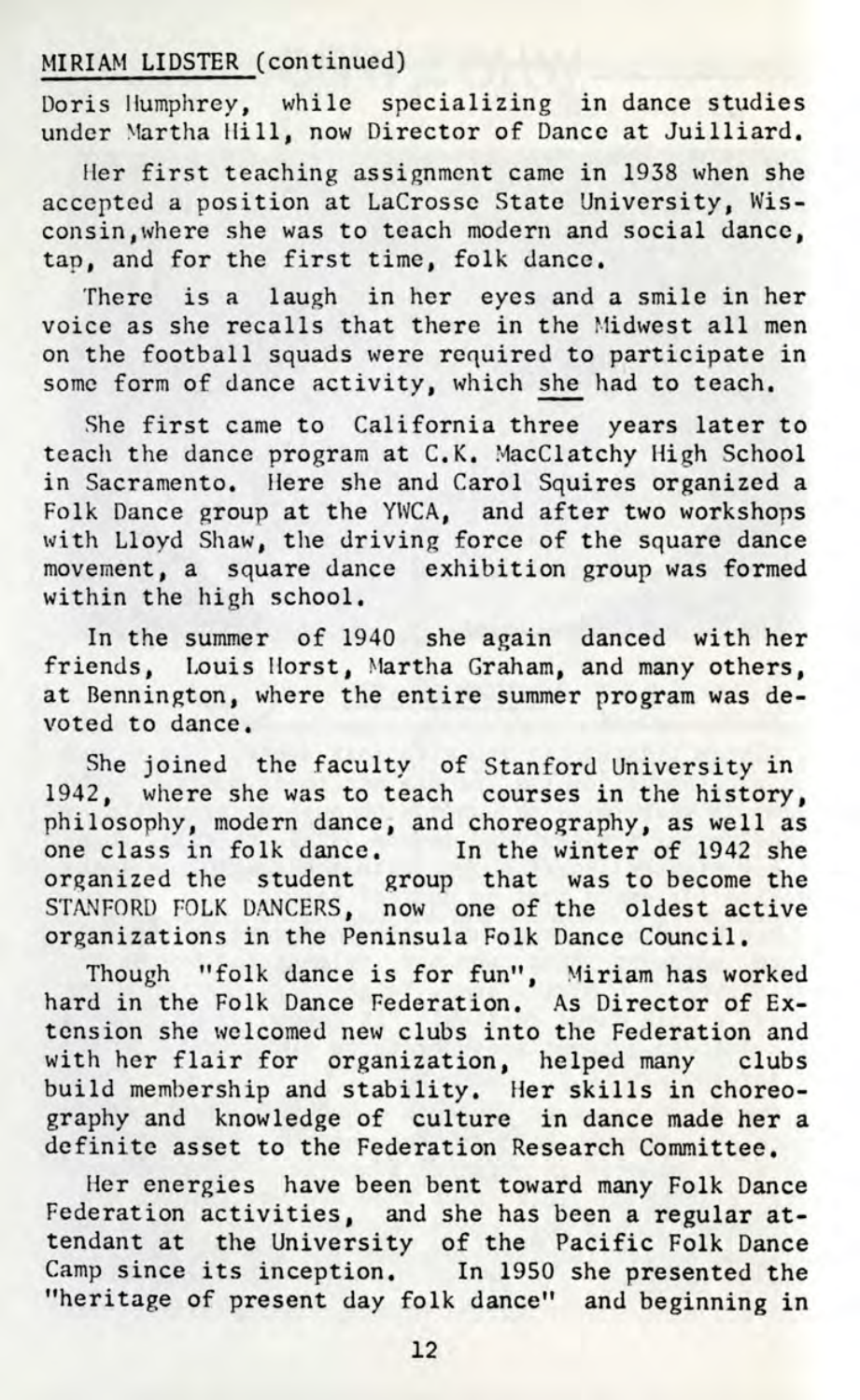## MIRIAM LIDSTER (continued)

1954 she gave a course in "Fundamentals of Motion". One summer's absence in 1959 broke the perfect attendance, but she came back after her year's sabbatical with dances from Israel and taught during the 1960 and 1961 summer camps. She has been a constant member of the Research Committee that gives of its "free" time during folk dance camp. In 1955, 1956, and 1957 she taught Fundamentals of Movement and a Teaching Progressions course at the University of California Folk Dance Camp at Santa Barbara. Her son and husband accompanied her to Santa Barbara and helped with program planning and evening entertainment. As a dance educator she has been extremely interested in the Teacher Training Program sponsored by the Folk Dance Federation, and participated in the Merced-1959, Lodi-1960, Oakland-1960, and San Francisco 1962 training sessions.

Any time she has an opportunity to teach "teachers" she is particularly happy, and loved presenting folk dance progressions for three summers 1960-1962 at the Physical Education Workshop for Secondary Teachers, CAIIPER, at Cal-Poly. A "Creativity" Workshop for elementary school teachers, summer 1961, and teaching in an Elementary School Physical Education Workshop at San Jose to her are a delight. This summer she will direct and teach in a music and dance workshop at Stanford, "Eighteenth Century to Contemporary".

As assistant Professor of Dance at Stanford she spends little time in the well-organized clutter of her office in the Women's P.E. Department. Her many activities and interests, both in and out of the Stanford Community keep her moving in a flurry of activity that gets things done.

"I'm interested in all facets of dance," says Miriam, "but my main professional interest is education in dance." A member of the faculty in both the Stanford Department of Physical Education for Women and the Stanford School of Education, she takes special pride in her work as a member of the Elementary School Committee. She is responsible for planning the Elementary School Program in Physical Education as well as teaching a required education course, Dance in Secondary Schools.